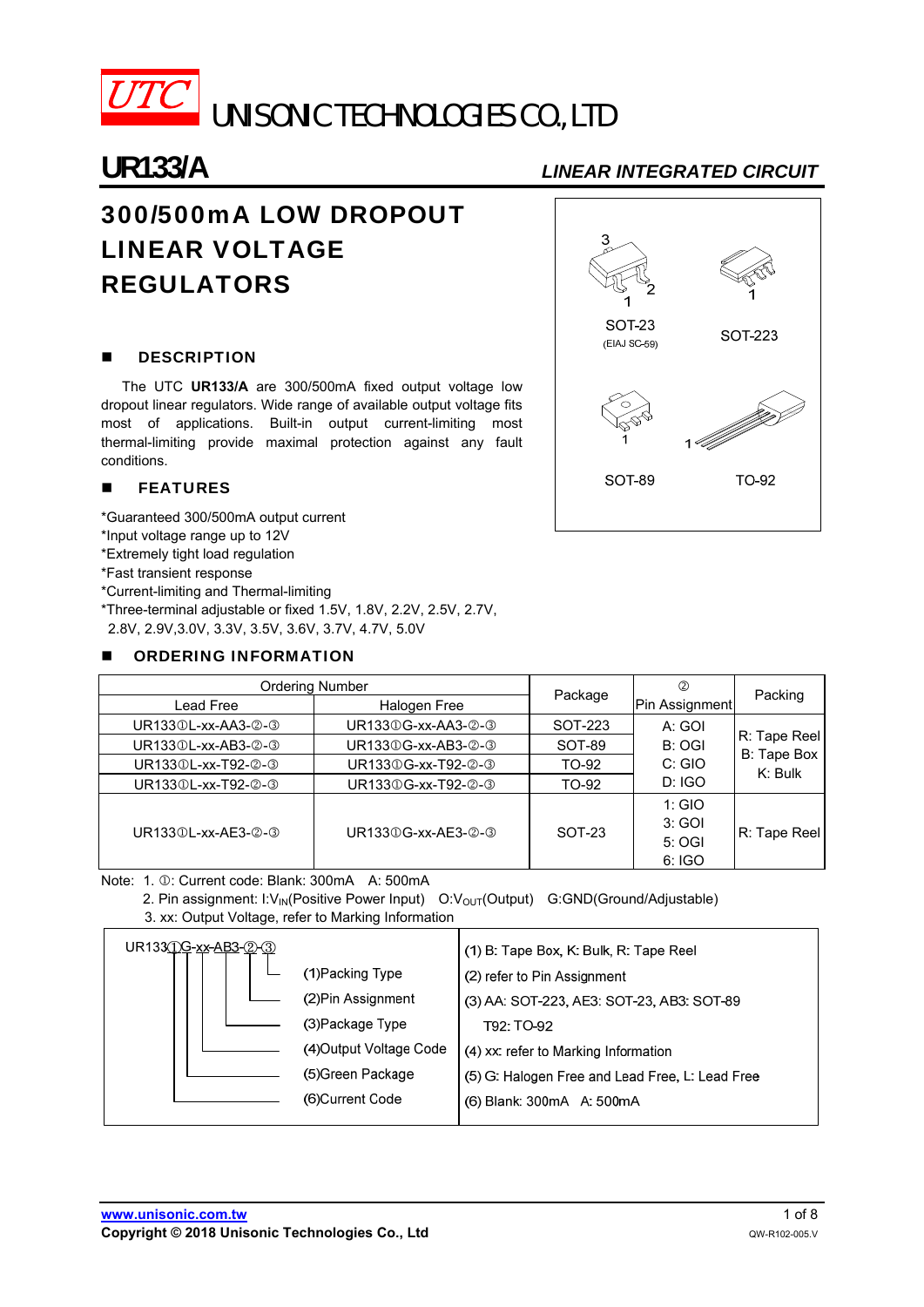# **UR133/A** *LINEAR INTEGRATED CIRCUIT*

#### **MARKING INFORMATION**

| <b>PACKAGE</b>                                                       | <b>VOLTAGE</b><br>CODE | PIN<br>CODE  | PIN <sub>1</sub> | PIN <sub>2</sub> | PIN <sub>3</sub> | <b>MARKING</b>                                                                                                                             |
|----------------------------------------------------------------------|------------------------|--------------|------------------|------------------|------------------|--------------------------------------------------------------------------------------------------------------------------------------------|
|                                                                      |                        | A            | G                | O                | ı                |                                                                                                                                            |
| <b>SOT-223</b>                                                       |                        | B            | $\circ$          | G                | L                | L: Lead Free<br>UR133/AQ<br>→ G: Halogen Free<br>Pin Code $\triangleleft$<br><b>XXOOOOO</b>                                                |
|                                                                      | 15:1.5V                | C            | G                | $\mathbf{I}$     | O                | Voltage Code <<br>Date Code                                                                                                                |
|                                                                      | 18:1.8V                | D            | $\mathsf{I}$     | G                | O                | $\overline{2}$<br>$\overline{3}$<br>1                                                                                                      |
|                                                                      | 22:2.2V<br>25:2.5V     | 1            | G                | T                | $\circ$          | 3                                                                                                                                          |
| <b>SOT-23</b>                                                        | 27:2.7V                | 3            | G                | O                | T                |                                                                                                                                            |
|                                                                      | 28:2.8V                | 5            | $\circ$          | G                | T                | <b>URXXQ</b><br>Voltage Code <<br>▶ Pin Code                                                                                               |
|                                                                      | 29:2.9V<br>30:3.0V     | 6            | $\mathbf{I}$     | G                | $\Omega$         | $\overline{2}$                                                                                                                             |
| 33:3.3V<br>35:3.5V<br><b>SOT-89</b><br>36:3.6V<br>37:3.7V<br>47:4.7V | A                      | G            | O                | L                |                  |                                                                                                                                            |
|                                                                      |                        | B            | $\circ$          | G                | $\mathbf{I}$     | → Voltage Code<br>$\Box$ $\Box$ $\Box$ $\overline{\mathrm{XX}}$ $\Box$<br>Date Code ←<br>$\blacktriangleright$ Pin Code<br>UR133/A <u></u> |
|                                                                      |                        | $\mathsf{C}$ | G                | T                | O                | $\blacktriangleright$ L: Lead Free<br>G: Halogen Free                                                                                      |
|                                                                      |                        | D            | $\mathbf{I}$     | G                | $\circ$          | $\overline{2}$<br>3<br>1                                                                                                                   |
| 50:5.0V<br>AD:ADJ<br>TO-92                                           |                        | A            | G                | O                | T                |                                                                                                                                            |
|                                                                      |                        | B            | $\circ$          | G                | L                | <b>UTC</b><br>L: Lead Free<br>UR133/AO<br>Pin Code $\leftarrow$<br>→ G: Halogen Free                                                       |
|                                                                      |                        | $\mathsf{C}$ | G                | $\mathbf{I}$     | $\Omega$         | $XX$ $\Box$<br>Voltage Code <<br>Date Code                                                                                                 |
|                                                                      |                        | D            | L                | G                | $\circ$          | $\overline{2}$<br>3                                                                                                                        |

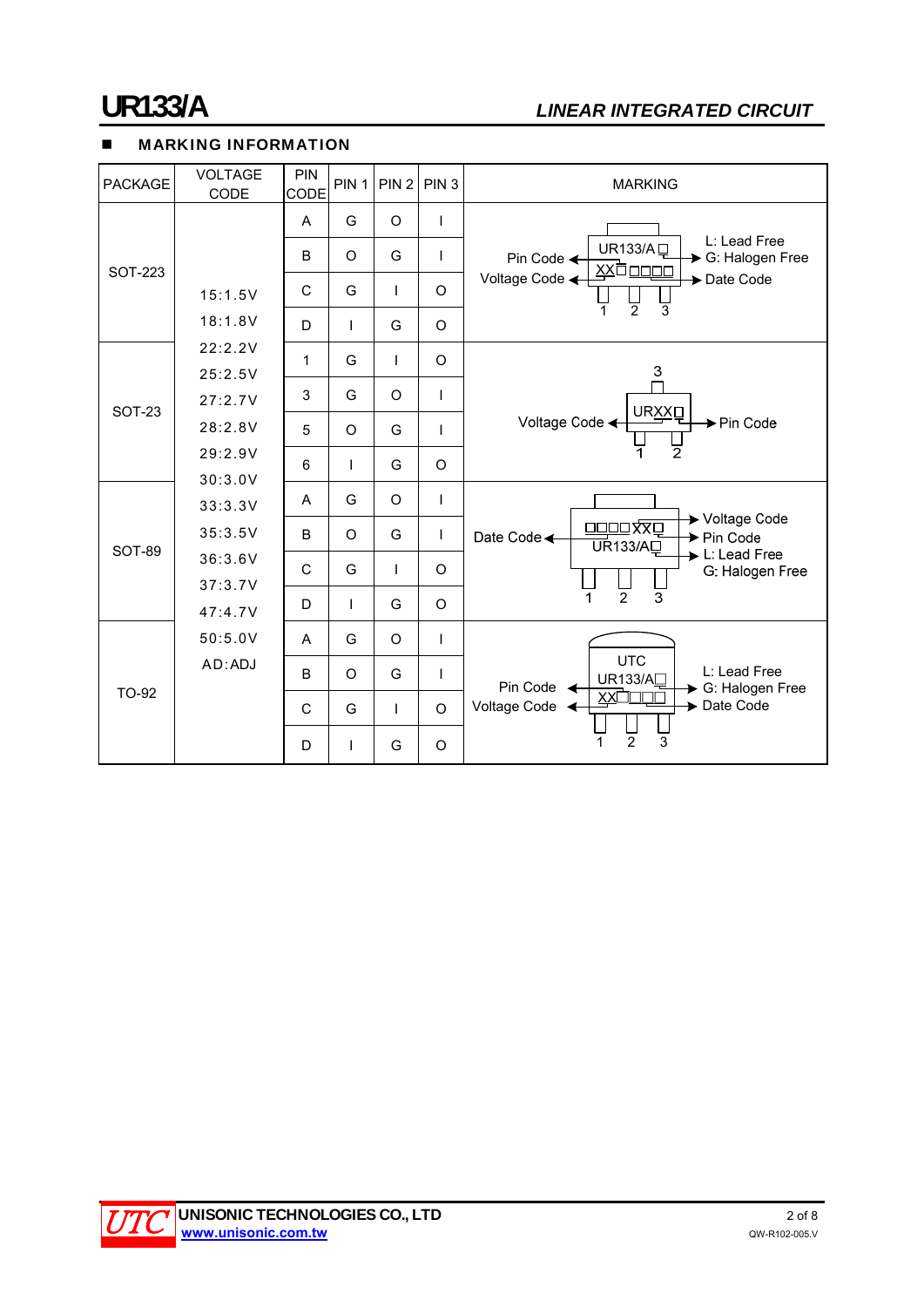#### ABSOLUTE MAXIMUM RATINGS

| <b>PARAMETER</b>              |                 | <b>SYMBOL</b>               | <b>RATINGS</b> | UNIT |
|-------------------------------|-----------------|-----------------------------|----------------|------|
| Input Voltage V <sub>IN</sub> |                 | V <sub>IN</sub>             | $-0.3 - +12$   |      |
| Power Dissipation             | <b>ISOT-223</b> |                             | 600            | mW   |
|                               | SOT-23          | $P_D$                       | 295            | mW   |
|                               | <b>SOT-89</b>   |                             | 500            | mW   |
|                               | TO-92           |                             | 525            | mW   |
| <b>Operating Temperature</b>  |                 | $\mathsf{T}_{\mathsf{OPR}}$ | $-40 - +85$    | °C   |
| Storage Temperature           |                 | $\mathsf{T}_{\text{STG}}$   | $-65 - +150$   | °C   |

Note: Absolute maximum ratings are those values beyond which the device could be permanently damaged. Absolute maximum ratings are stress ratings only and functional device operation is not implied.

#### **THERMAL DATA**

| <b>PARAMETER</b>           |          | SYMBOL<br><b>RATINGS</b> |     | UNIT |
|----------------------------|----------|--------------------------|-----|------|
| <b>Uunction to Ambient</b> | ISOT-223 |                          | 165 | °C/W |
|                            | ISOT-23  | $\theta_{JA}$            | 335 | °C/W |
|                            | SOT-89   |                          | 200 | °C/W |
|                            | TO-92    |                          | 190 | °C/W |

#### **ELECTRICAL CHARACTERISTICS** ( $T_A$ =25°C,  $C_{IN}$ =1 $\mu$ F,  $C_{OUT}$ =10 $\mu$ F, unless otherwise specified)

#### **For UR133/A-1.5V, 1.8V, 2.2V, 2.5V, 2.7V, 2.8V, 2.9V, 3.0V**

| <b>PARAMETER</b>                          |               | <b>SYMBOL</b>           | <b>TEST CONDITIONS</b>                                               | <b>MIN</b> | <b>TYP</b> | <b>MAX</b> | <b>UNIT</b>       |
|-------------------------------------------|---------------|-------------------------|----------------------------------------------------------------------|------------|------------|------------|-------------------|
|                                           |               |                         |                                                                      | 1.47       | 1.50       | 1.53       | V                 |
|                                           |               |                         |                                                                      | 1.77       | 1.80       | 1.83       | V                 |
|                                           |               |                         |                                                                      | 2.16       | 2.20       | 2.24       | V                 |
| Output Voltage-UR133/A                    |               | V <sub>OUT</sub>        | $\ I_1 = 2$ mA, $V_{IN}$ , $V_{OUT} = 1.4$ V                         | 2.45       | 2.50       | 2.55       | V                 |
|                                           |               |                         |                                                                      | 2.65       | 2.70       | 2.75       | V                 |
|                                           |               |                         |                                                                      | 2.74       | 2.80       | 2.86       | V                 |
|                                           |               |                         |                                                                      | 2.84       | 2.90       | 2.96       | V                 |
|                                           |               |                         |                                                                      | 2.94       | 3.00       | 3.06       | V                 |
| Dropout Voltage                           | <b>UR133</b>  | $V_D$                   | l <sub>l</sub> =300mA                                                |            |            | 1.5        | V                 |
| (note $4,5$ )                             | <b>UR133A</b> |                         | $I_L = 500mA$                                                        |            |            |            |                   |
| Line Regulation                           |               | $\Delta V_{\text{OUT}}$ | II∟=2mA, V <sub>IN</sub> -V <sub>OUT</sub> =2V ~ V <sub>IN</sub> =9V |            |            | 0.5        | %V <sub>OUT</sub> |
|                                           | <b>UR133</b>  | $\Delta V_{\text{OUT}}$ | $I_L = 2mA \sim 300mA$ , $V_{IN}$ - $V_{OUT} = 2V$                   |            | 10         | 30         | mV                |
| Load Regulation (Note 2)                  | <b>UR133A</b> |                         | IL=2mA ~ 500mA, V <sub>IN</sub> -V <sub>OUT</sub> =2V                |            | 10         | 50         | mV                |
| Current Limit (Note 3)                    | <b>UR133</b>  |                         | IVın-V <sub>OUT</sub> =2V, V <sub>OUT</sub> =0V                      |            | 350        |            | mA                |
|                                           | <b>UR133A</b> | <b>I</b> LIMIT          |                                                                      |            | 550        |            | mA                |
| <b>Standby Current</b>                    |               | I <sub>ST-BY</sub>      | I <sub>L</sub> =0, V <sub>IN</sub> =9V                               |            |            | 5.0        | mA                |
| Output Voltage Temperature<br>Coefficient |               |                         |                                                                      |            | 50         | 150        | PPM/°C            |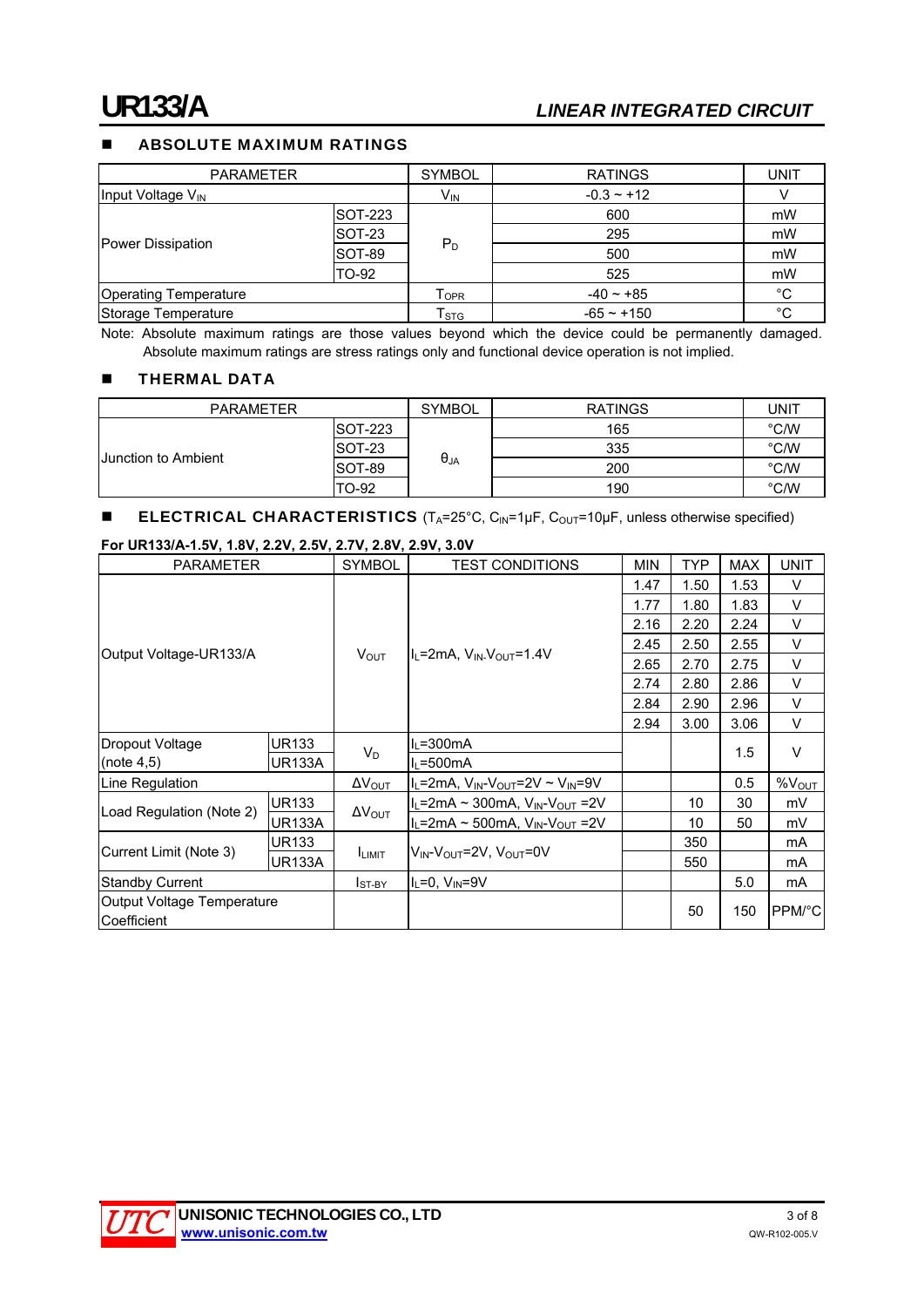#### ELECTRICAL CHARACTERISTICS (Cont.)

| <b>PARAMETER</b>                                                        |                                         | <b>SYMBOL</b>           | <b>TEST CONDITIONS</b>                                      | <b>MIN</b> | <b>TYP</b> | <b>MAX</b> | <b>UNIT</b> |
|-------------------------------------------------------------------------|-----------------------------------------|-------------------------|-------------------------------------------------------------|------------|------------|------------|-------------|
| ADJUSTABLE (R1=120 $\Omega$ , R2=200 $\Omega$ , V <sub>OUT</sub> =3.3V) |                                         |                         |                                                             |            |            |            |             |
| Reference Voltage                                                       |                                         | $V_{REF}$               | V <sub>IN</sub> -V <sub>OUT</sub> =2V, I <sub>L</sub> =2mA  | 1.238      | 1.250      | 1.262      | $\vee$      |
| Output Voltage-UR133/A                                                  |                                         |                         | II⊢=2mA. Vıм-Vоuт=1.4V                                      | 3.23       | 3.30       | 3.37       | $\vee$      |
|                                                                         |                                         |                         |                                                             | 3.43       | 3.50       | 3.57       | V           |
|                                                                         |                                         |                         |                                                             | 3.53       | 3.60       | 3.67       | $\vee$      |
|                                                                         |                                         | <b>V</b> <sub>OUT</sub> |                                                             | 3.63       | 3.70       | 3.77       | $\vee$      |
|                                                                         |                                         |                         |                                                             | 4.61       | 4.70       | 4.79       | $\vee$      |
|                                                                         |                                         |                         |                                                             | 4.90       | 5.00       | 5.10       | $\vee$      |
| Dropout Voltage<br>(Notes 4, 5)                                         | <b>UR133</b>                            | $V_D$                   | $l1 = 300mA$                                                |            |            | 1.3        | $\vee$      |
|                                                                         | <b>UR133A</b>                           |                         | $l1 = 500mA$                                                |            |            |            |             |
|                                                                         | UR133-ADJ                               |                         | $I_L = 300mA$                                               |            |            | 1.5        | $\vee$      |
|                                                                         | UR133A-ADJ                              | $V_D$                   | $I_L = 500mA$                                               |            |            |            |             |
| Line Regulation                                                         |                                         | $\Delta V_{\text{OUT}}$ | $I_L = 2mA$ , $V_{IN} - V_{OUT} = 2V - V_{IN} = 12V$        |            |            | 0.5        | $%V_{OUT}$  |
| Load Regulation                                                         | <b>UR133</b>                            | $\Delta V_{\text{OUT}}$ | $I_L$ =2mA ~ 300mA, $V_{IN}$ - $V_{OUT}$ =2V                |            | 10         | 30         | mV          |
| (Note 2)                                                                | <b>UR133A</b>                           |                         | $I_L$ =2mA ~ 500mA, $V_{IN}$ - $V_{OUT}$ =2V                |            | 10         | 50         | mV          |
| Current Limit (Note 3)                                                  | <b>UR133</b>                            | <b>LIMIT</b>            |                                                             |            | 350        |            | mA          |
|                                                                         | <b>UR133A</b>                           |                         | V <sub>IN</sub> -V <sub>OUT</sub> =2V, V <sub>OUT</sub> =0V |            | 550        |            | mA          |
| Standby current                                                         |                                         | I <sub>ST-BY</sub>      | $I_L = 0$ , $V_{IN} = 12V$                                  |            |            | 5.0        | <b>mA</b>   |
| Adjust Pin Current                                                      |                                         | <b>ADJ</b>              | $V_{\text{IN}}$ =12V                                        |            |            | 120        | μA          |
| Adjust Pin Current                                                      | <b>UR133</b>                            |                         | V <sub>IN</sub> =2.75V~12V,I <sub>L</sub> =1mA~300mA        |            |            | 5          | μA          |
| Change                                                                  | $\Delta I_{ADJ}$<br>UR <sub>133</sub> A |                         | $V_{IN} = 2.75V \times 12V, I_L = 1mA \times 500mA$         |            |            | 5          | μA          |
| Output Voltage Temperature<br>Coefficient                               |                                         |                         |                                                             |            | 50         | 150        | PPM/°C      |

#### **For UR133/A-ADJ 3.3V, 3.5V, 3.6V, 3.7V, 4.7V, 5.0V**

Note 1: Guaranteed by design.

2: Regulation is measured at constant junction temperature, using pulsed ON time.

3: Current Limit is measured at constant junction temperature, using pulsed ON time.

4: Dropout is measured at constant junction temperature, using pulsed ON time, and the criterion is  $V_{OUT}$ inside target value $\pm 2\%$ .

5: Dropout test is skipped at the condition of  $V_{IN}$  < 3V.

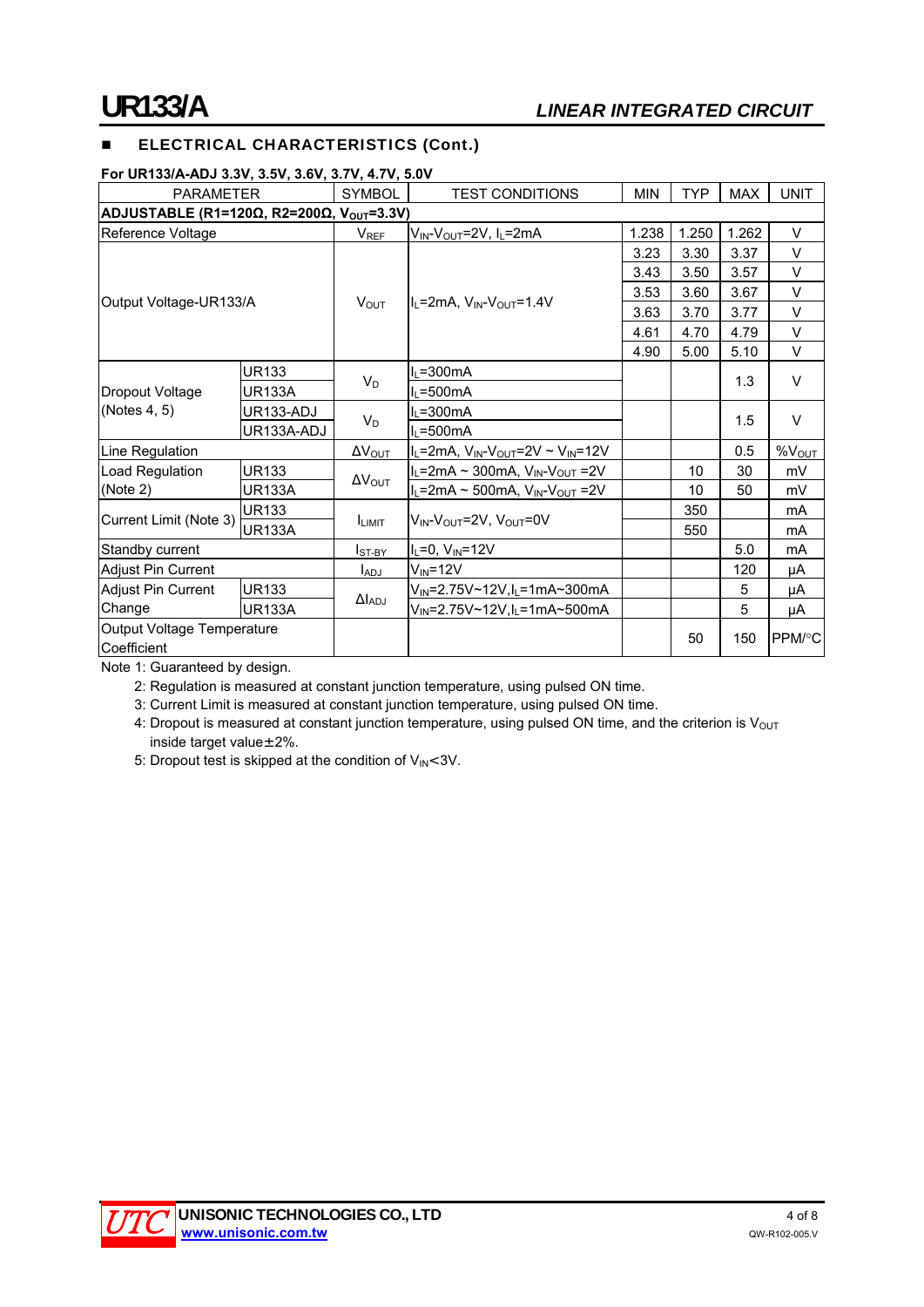#### TYPICAL APPLICATION CIRCUIT



#### **APPLICATION INFORMATION**

A 10 $\mu$ F (or larger) capacitor is recommended between  $V_{\text{OUT}}$  and GND for stability. The part may oscillate without the capacitor. Any type of capacitor can be used, but not Aluminum electrolytics when operating below -25℃. The capacitance may be increased without limit.

A 1 $\mu$ F capacitor (or larger) should be placed between  $V_{\text{IN}}$  to GND.

#### **UR133/A** ADJUSTABLE



 $C_R$ :10uF to improve ripple rejection  $V<sub>OUT</sub>=V<sub>REF</sub>(1+R<sub>2</sub>/R<sub>1</sub>)+I<sub>AD</sub><sup>*</sup>R<sub>2</sub>$ 

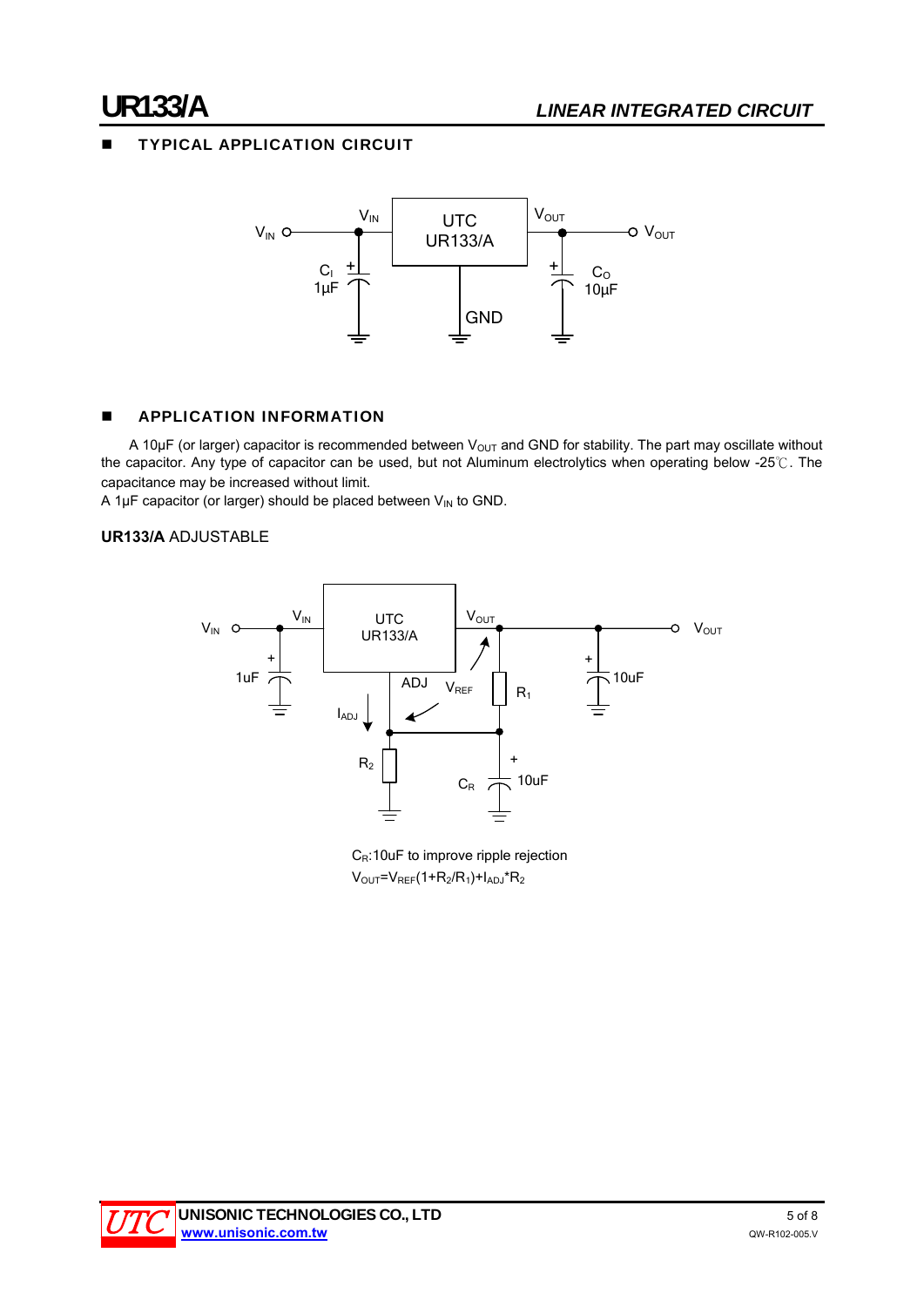#### TYPICAL CHARACTERISTICS











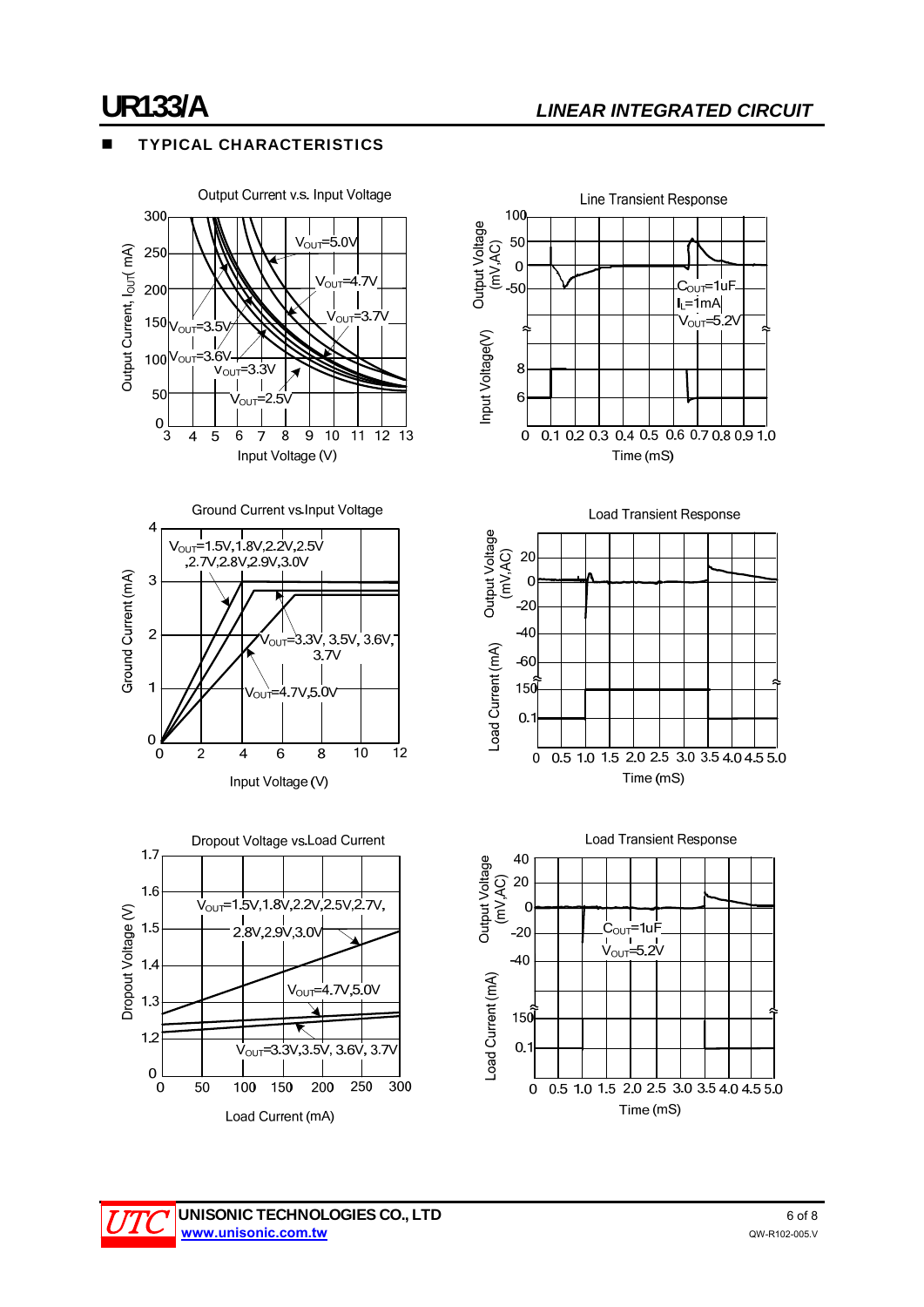### TYPICAL CHARACTERISTICS (Cont.)